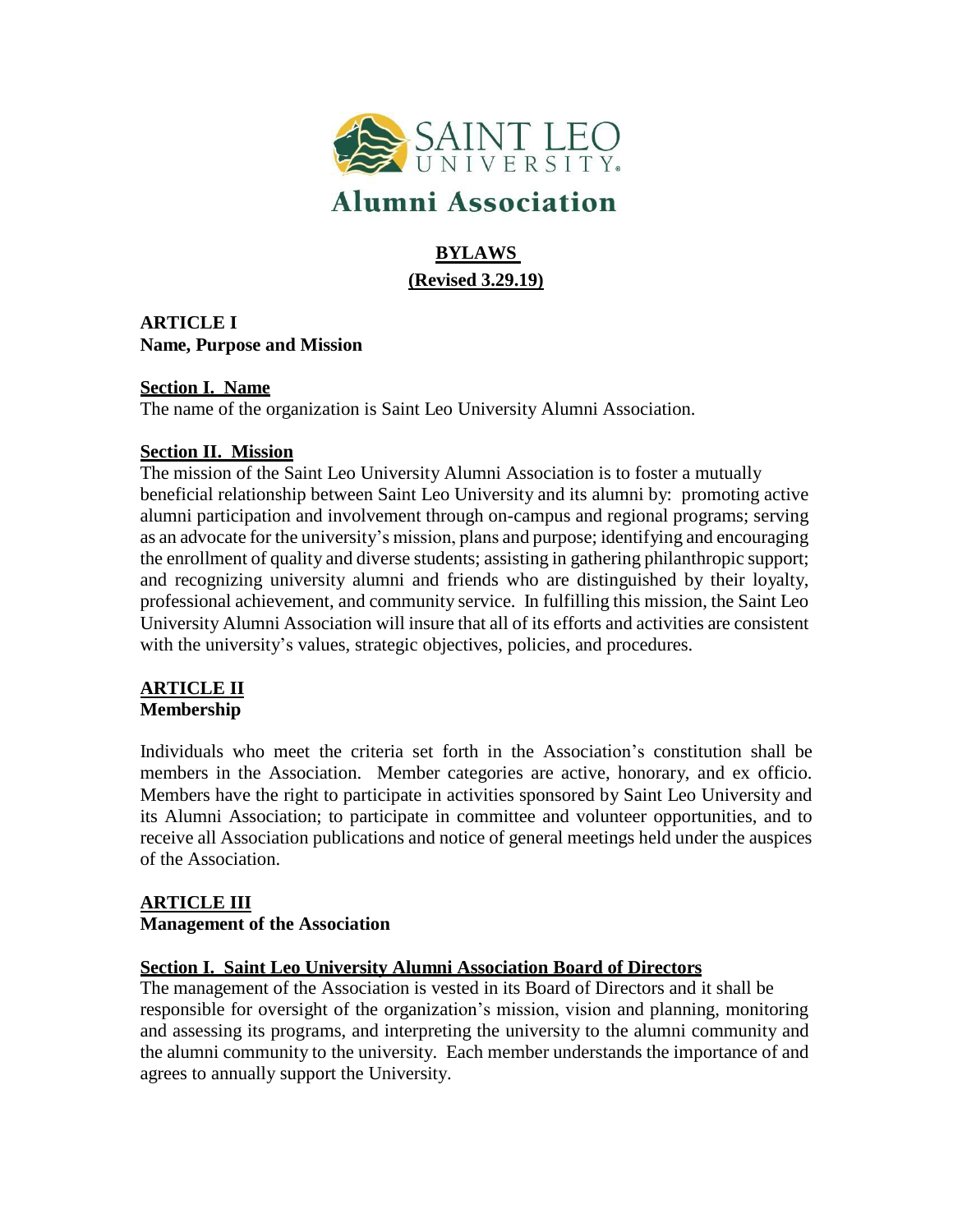Composition of the Board of Directors will represent the university's diverse alumni populations and shall have a minimum of 15 and a maximum of 30 elected members. The Director of Alumni Engagement and Sustained Giving, employed by Saint Leo University, shall serve as a non-voting, ex officio member of the Board of Directors; also, the Director serves as parliamentarian of all meetings and is the primary liaison between the Alumni Association and the Saint Leo University administration.

#### Section II. Board Members

The President of the Association shall call upon the designated committee to receive, interview and nominate candidates for election, as deemed necessary. The notice of Board openings and election process shall be determined by the Board of Directors. Newly elected members will serve for one three year term. Members in good standing may apply to serve a second consecutive three year term, but must pass through the interview and nominating process a second time. No member may serve more than two consecutive three year terms. Partial terms are excluded when considering consecutive terms, but members may not serve more than one partial term before and or after their two consecutive terms. Members must leave the board after serving the second consecutive three years or partial term; however, the member may reapply as a candidate after a one year waiting period.

#### **ARTICLE IV Officers**

#### **Section I. Election of Officers**

At its annual meeting, the Board of Directors, shall elect a President, President-Elect, Secretary and Treasurer from its membership. A slate of officer candidates shall be compiled by a nominating committee composed of: the Past President as chair (in his/her absence the chair will be appointed by the President) and two at-large Board Members, appointed by the committee chair, preferably with expiring terms. Anyone seeking election may not serve on the nominating committee. The Director of Alumni Engagement and Sustained Giving shall serve as an ex officio member of the nominating committee. The candidate receiving a majority of votes for each office shall be elected and hold office until their successors are elected and have been qualified.

#### Section II. Terms of Office

A. The President and President-Elect shall serve a one-year term of office commencing on July 1, or as otherwise determined by the Board of Directors. The Secretary and Treasurer shall serve a one-year term of office commencing on July 1, with the option to remain for a second one-year term, with the approval of the Alumni Board. Officers shall not be eligible for election to the same position for more than two consecutive one-year terms. Partial terms are excluded when considering two consecutive terms.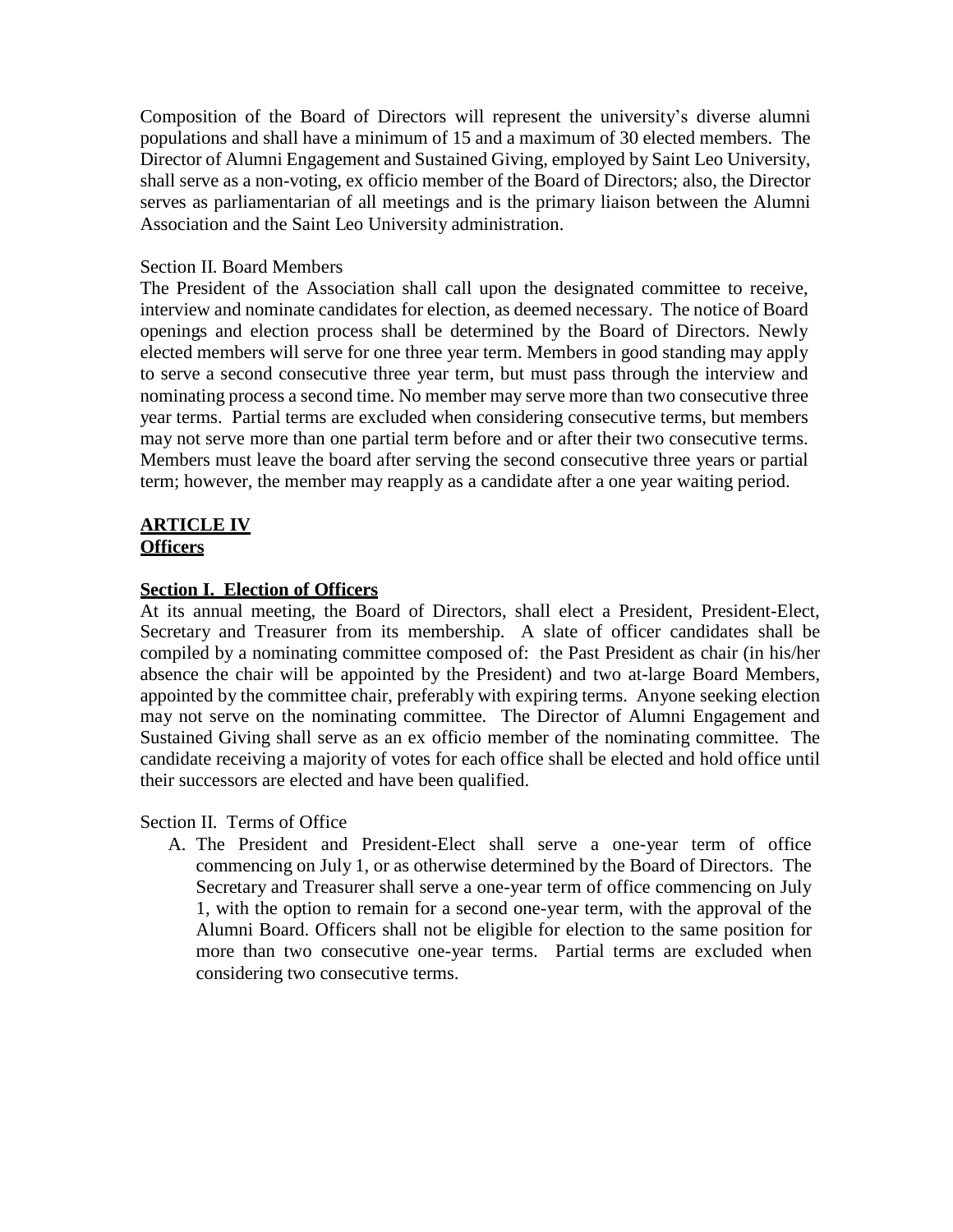B. The immediate Past President, whose board term has expired, shall serve as an ex officio, non-voting member of the board for a one-year term as Past President, following his/her term as President. Following the completion of the term, the Past President will roll off the board for a minimum of one (1) year before being considered for nomination to a new term as an Alumni Association Board member.

#### Section III. The Officers Duties

- A. The President shall provide general supervision and leadership for all organizational programs and policies, shall preside at all meetings of the Association, the Board of Directors, and the Executive Committee and shall be an ex officio member of all standing committees of the Association.
- B. The President-Elect, in the absence of the President, shall fulfill the duties of the President and other duties as dictated by the President.
- C. The Past Presidents, in chronological order, may provide counsel to the President and the Board of Directors.
- D. The Secretary shall keep the minutes of all meetings of the Board of Directors and the Executive Committee, and submit them to Board Members within 3 days of their approval. The Secretary may audit from time to time the official records of the Alumni Association as housed in the office of Alumni Engagement and Sustained Giving.
- E. The Treasurer shall oversee the financial activities of the Association and make appropriate reports as required and perform special projects as dictated by the President. Expenditures of Association funds will be recommended by the Treasurer and managed by the Director of Alumni Engagement in accordance with university policy.

#### **ARTICLE V Executive Committee**

#### Section I. Committee Membership

The Executive Committee shall be comprised of the elected officers of the Association, which include the President, President-Elect, Secretary and Treasurer. To be considered as a nominee to the Executive Committee, the individual must serve a minimum of two years on the Alumni Board of Directors. The President shall serve as Chair of the Executive Committee. The Past President and the Director of Alumni Engagement and Sustained Giving serve as ex officio members. The Executive Committee may add to itself other Board of Directors or Association members who the Executive Committee deems shall be necessary in the furtherance of the Association's business subject to a confirmation vote of the majority of the Board of Directors present at the next Board meeting.

#### Section II. Responsibilities

The Executive Committee is authorized by the Board of Directors to manage all business and affairs of the Association and the Board between regular and special meetings. The Executive Committee may not alter or rescind the Constitution, Bylaws, strategic plan, or remove any officer from office. The Executive Committee may fill vacancies on the Board or the offices of the Association arising from unexpired terms; all subject to a confirmation vote of the majority of the Board members present at the next Board meeting.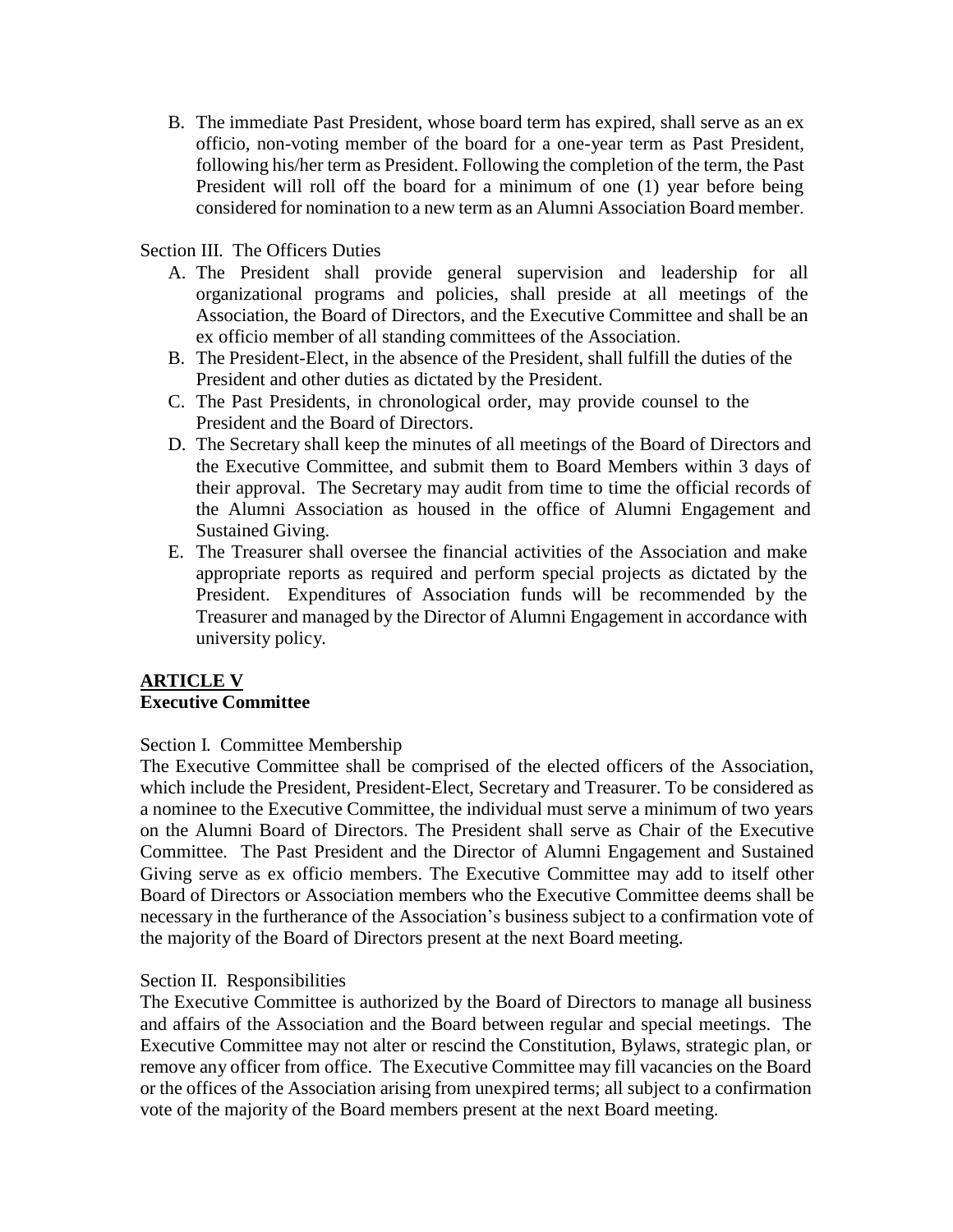#### **ARTICLE VI Records**

Official records of meetings of the Association, its Board of Directors and Executive Committee, as well as Association-sponsored activities, shall be maintained in the office of Alumni Engagement and Sustained Giving and made available to Board of Directors and committee members on request.

#### **ARTICLE VII Association Committees**

Alumni Association committees shall provide opportunities for members of the Association and elected Board Members to share their time, talent, and spirit on behalf of Saint Leo University. Volunteers from the Association are always welcome and a volunteer list will be maintained in the office of Alumni Engagement and Sustained Giving.

#### **Section I. Committees of the Association**

The Executive Committee will determine the committee(s) to be formed during a given term based on its current strategic plan. Those committees will be presented and brought forward and presented at the annual summer meeting.

#### **Section II. Committee Membership**

Board members will be assigned annually to serve on committees by the President in consultation with the Director of Alumni Engagement and Sustained Giving. A Chairperson, appointed by the President, shall oversee each standing and ad hoc committee. Each committee shall have a minimum of three members chosen from the board. The President and Director of Alumni Engagement and Sustained Giving and/or a designated university representative shall serve as ex officio, non-voting members on all committees.

#### **Section III. Ad Hoc Committees**

Other committees may be created and members appointed as the Executive Committee, board, or Director of Alumni Engagement and Sustained Giving from time to time deem necessary or advisable.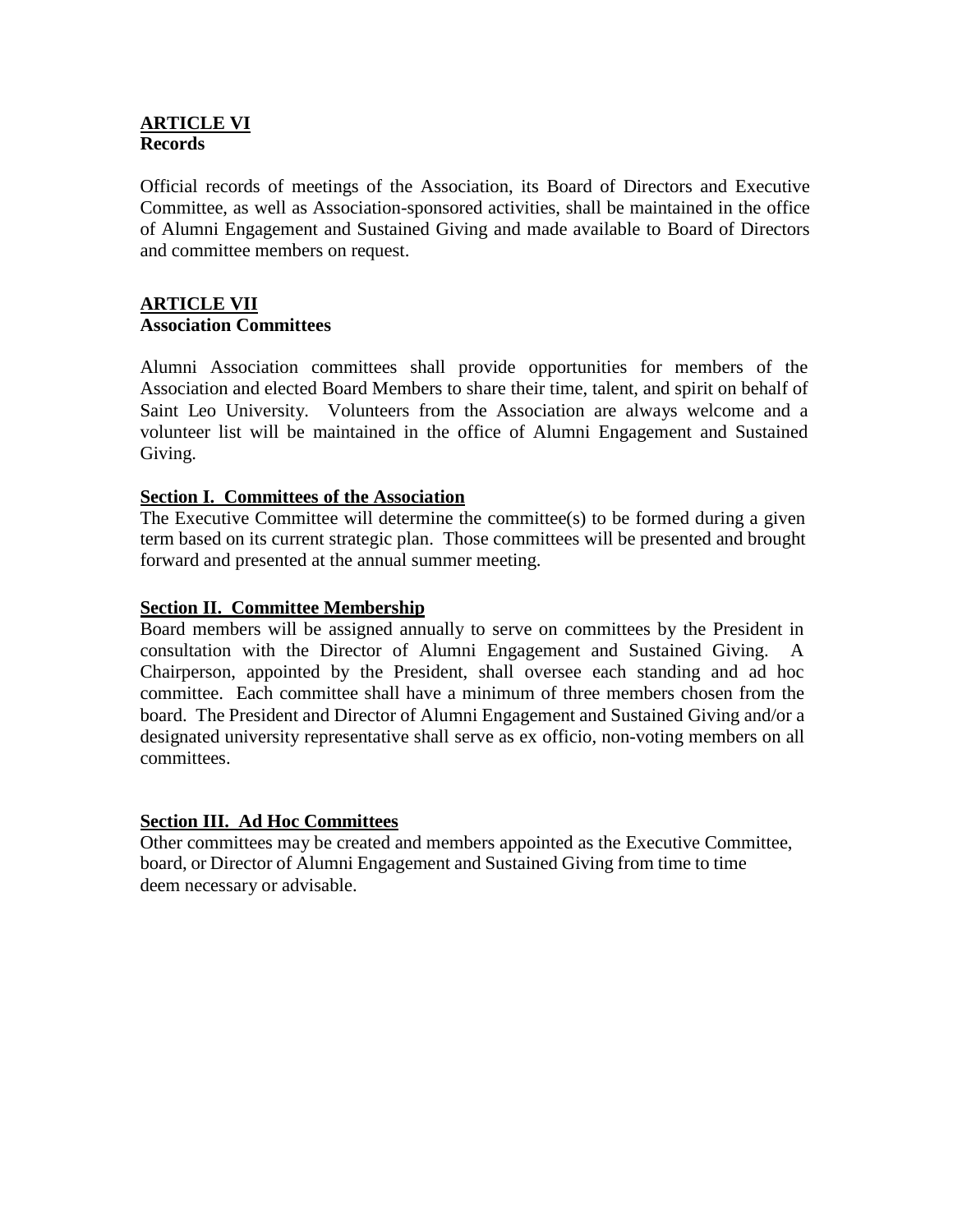# **ARTICLE VIII Meetings**

## **Section I. Meetings of the Association**

- A. Annual Meeting An annual meeting of the Association shall be held within a time and place designated by the Board.
- B. Special Meetings of the Association

Special meetings may be held at the call of the President of the Association or upon written request of a majority of the members of the Board of Directors.

C. Notice of Meetings of the Association

Notice of all meetings of the Association, whether annual or special, shall be given by the President or the Director of Alumni Engagement and Sustained Giving by letter or prominent notice in an alumni publication not less than 30 days prior to the date of the meeting. Notice of any special meeting shall state the purposes of the meeting. No business shall be transacted at a special meeting that does not relate to the purposes stated in the notice.

D. Quorum

A quorum at any meeting of the association shall consist of a majority of the members at the meeting in person or by proxy.

E. Voting

Every member of the association shall have the right to cast one vote in person, by proxy, by mailed vote, or by electronically submitted proxy vote, provided these votes are received by the office of Alumni Engagement and Sustained Giving by 3:00 p.m. (Eastern Time) on the day before the date of the meeting. A representative of the Office of Alumni Engagement and Sustained Giving shall deliver these votes to the President of the Association and the Board of Directors at the scheduled time and place of the meeting.

# **Section II. Meetings of the Board of Directors**

A. Regular Meetings of the Board of Directors

Regular meetings of the Board of Directors shall be held at a time and place determined by the President of the Association, consulting with the Director of Alumni Engagement and Sustained Giving. General membership may attend any Board of Directors meeting.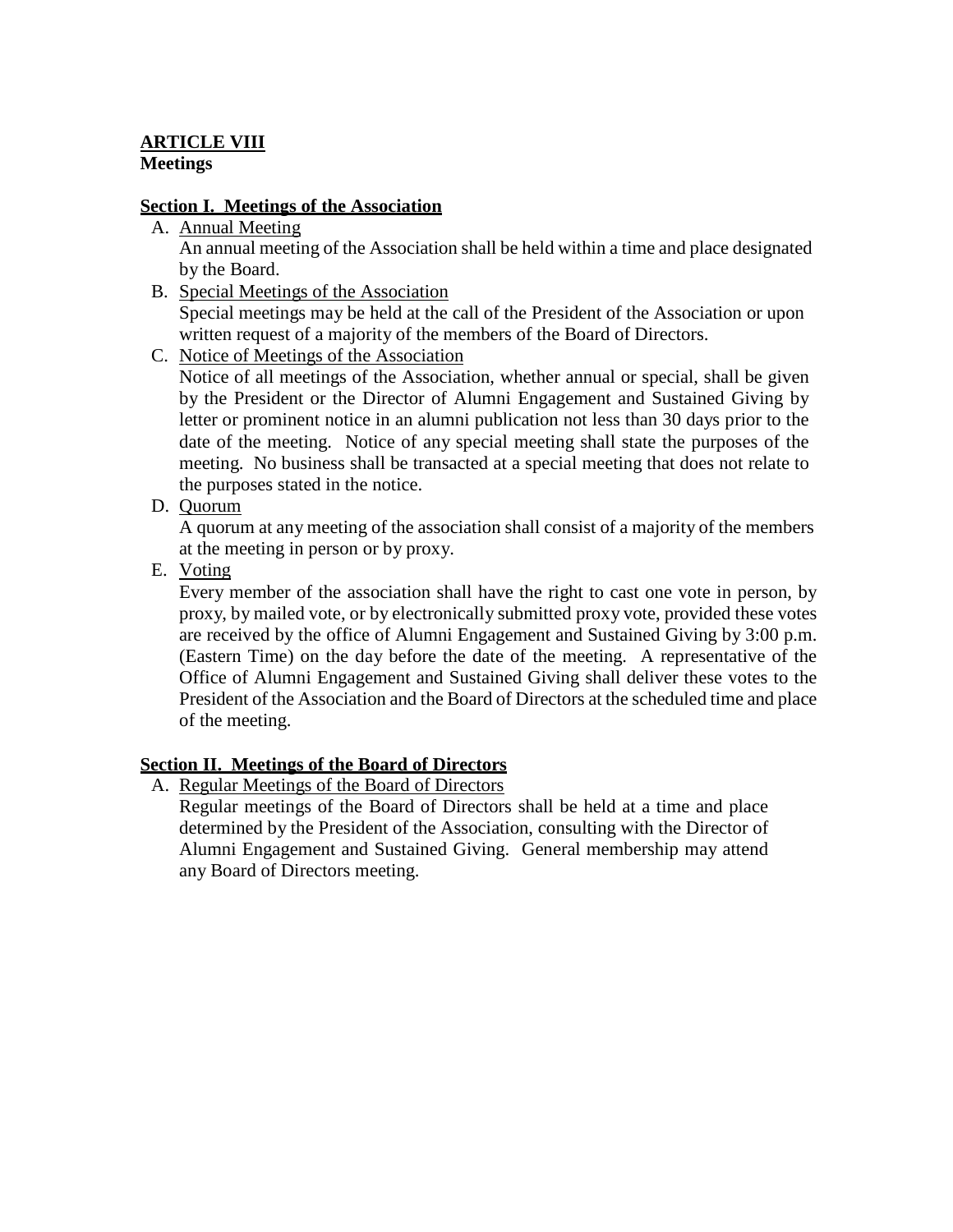B. Special Meetings of the Board of Directors

Special meetings of the Board of Directors may be called at any time by any two members of the Executive Committee or upon the request of one-third of the directors. The objectives of the meeting must be set forth in both the call for and the notice of the meeting. No business is transacted at a special meeting that does not relate to the purposes for which it was convened.

C. Notice of Meetings of the Board

Notice of all meetings of the Board, whether annual or special, shall be given by the President or the Director of Alumni Engagement and Sustained Giving by letter or electronic means not less than 30 days prior to the date of the meeting. The Executive Committee, by majority vote, may waive the advance notice provision in case of emergency.

D. Quorum

A quorum at any meeting of the board of directors shall consist of a majority of the voting members of the Board present at the meeting.

E. Meeting Attendance

Any member of the Board who is absent from two consecutive regular meetings of the Board, except for reasons accepted as sufficient by the Executive Committee, or who ceases to be an active member of the Association, ceases to be a member of the Board, and the Board may elect a member to the vacancy for the unexpired term.

#### **Section III. Meetings of the Executive Committee**

A. Regular Meetings of the Executive Committee

The Executive Committee of the Board of Directors shall meet at least quarterly and/or within 30 days of each Board of Directors meeting. Members may participate in meetings by conference call, if necessary.

- B. Special Meetings of the Executive Committee Special meetings may be held at the call of the President of the Association or Director of Alumni Engagement and Sustained Giving, as necessary.
- C. Quorum

A majority of the voting members of the Executive Committee shall constitute a quorum for the transaction of business at all meetings.

#### **ARTICLE IX Rules of Procedure**

#### **Section I. Official Year**

The official year of the association begins on the first day of July and ends on the last day of June.

#### **Section II. Rules**

*Robert's Rules of Order, Revised* shall govern all meetings.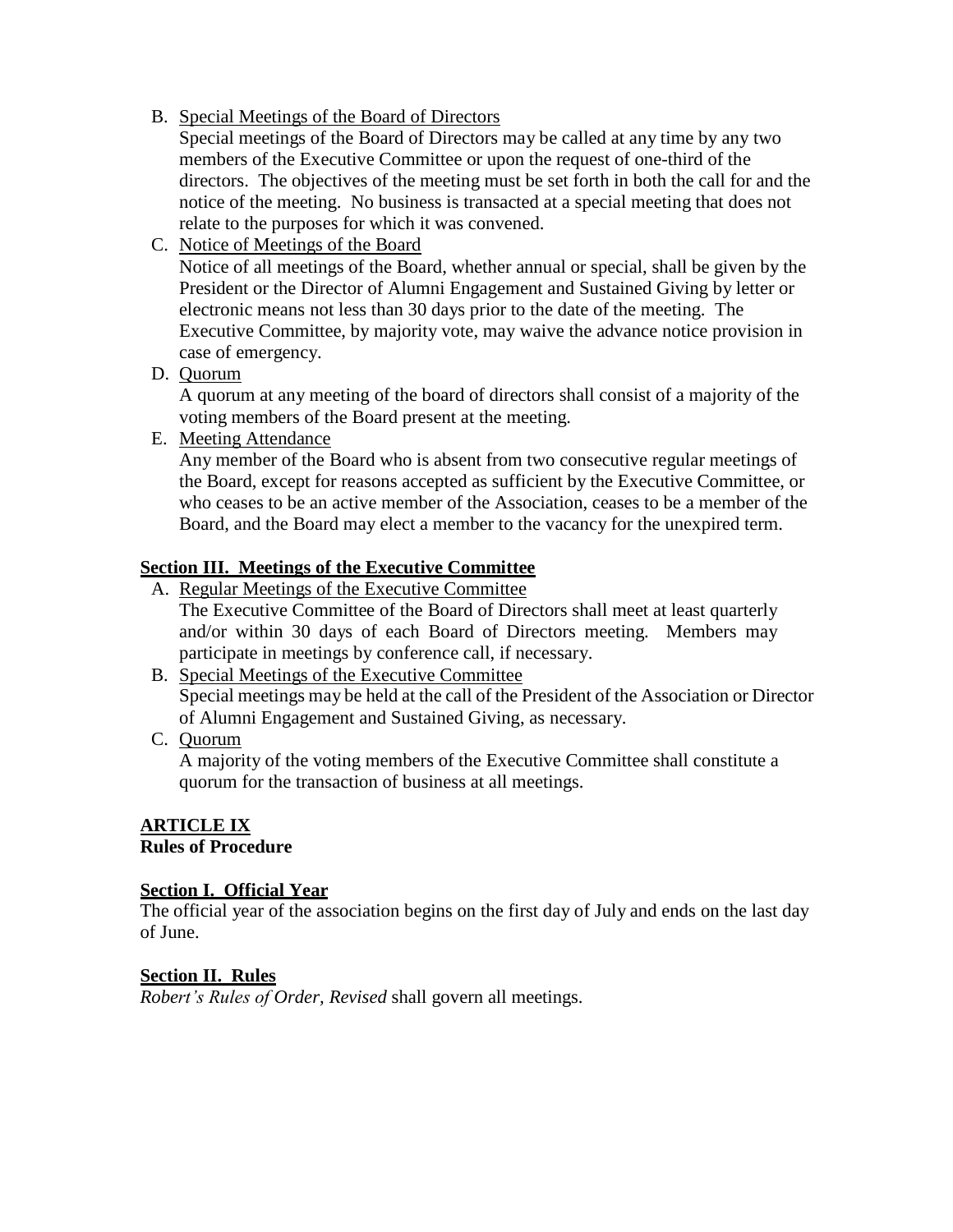#### **ARTICLE X Conflict of Interest**

A Board Member shall be considered to have a conflict of interest if he or she has existing or potential financial or other interests that impair or appear to impair his or her independent, unbiased judgment in the discharge of his or her responsibilities to the Association; or if that Board Member is aware that a member of his or her family has financial or other interests that would impair or appear to impair the member's independent judgment in the discharge of his or her responsibilities to the Association. For the purposes of this provision, a family member is defined as a spouse, parent, sibling, child, or any other relative residing in the same household as the Board Member.

All Board Members shall disclose to the President and the Director of Alumni Engagement and Sustained Giving any possible conflict of interest at the earliest practical time. Further, the Board Member shall absent him or herself from discussions of, and abstain from voting on, such matters under consideration by the Board of Directors or its committees. The minutes of such meeting shall reflect that a disclosure was made and that the member with a conflict or possible conflict abstained from voting. Any Board Member who is uncertain as to whether a conflict of interest may exist in any matter may request that the board or committee resolve the question in his or her absence by majority vote. Each Board Member shall complete and sign a disclosure form provided annually by the Director of Alumni Relations.

# **Article XI**

# **Periodic Board and Board Member Assessment**

#### **Section I. Purpose**

The Board of Directors shall conduct a self-study of its stewardship annually. The selfassessment shall be designed to assist the Board in meeting the following objectives:

- A. increase Board effectiveness;
- B. strengthen Board leadership,
- C. develop strategic goals and objectives for the Board;
- D. ensure that the Board has a clear grasp of its responsibilities;
- E. enhance relationships among board members, the Association, and the university; and
- F. clarify expectations among Board Members, office of Alumni Engagement and Sustained Giving staff, and the university.

#### **Section II. Responsibilities**

The Director of Alumni Engagement and Sustained Giving will work closely with the President and Executive Committee of the Board to design a process to periodically review the board's work. The President of the Association and the Director of Alumni Engagement and Sustained Giving shall be responsible for ensuring appropriate follow up.